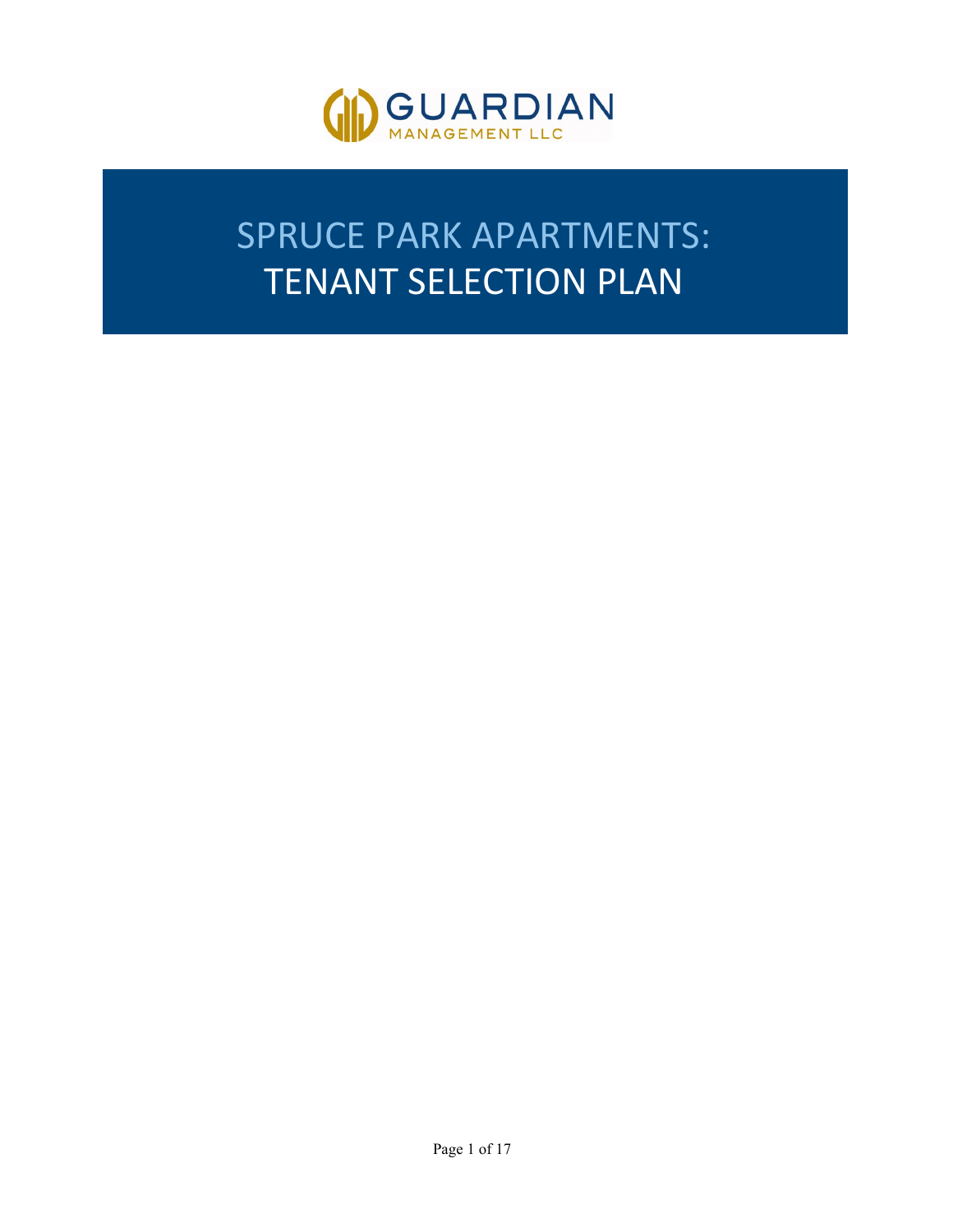

Thank you for your interest in applying to live at our community.

The following criteria are provided to you to define the process we use to select our residents. Guardian Management, LLC is an Equal Housing Opportunity provider and seeks to process all applicants in a fair and consistent manner.

## **OCCUPANCY POLICY**

Guardian Management, LLC has established standards on occupancy to permit the tenant to select the apartment size they deem appropriate to their needs while preventing overcrowding and underutilization of the apartment. Occupancy is based on number of bedrooms in an apartment. There will be a maximum of two persons allowed per bedroom, plus one additional occupant for the household. Applicants wishing to appeal this policy may do so in writing to Fair Housing Officer, PO Box 5668, Portland, OR 97228.

#### **PRIVACY POLICY**

We are dedicated to protecting the privacy of your personal information used to determine your eligibility. We have adopted a Privacy Policy to ensure your personal information is kept secure.

We are pledged to the letter and spirit of the U.S. policy for the achievement of equal housing opportunity throughout the nation. We encourage and support an affirmative advertising and marketing program in which there are no barriers to obtaining housing because of race, color, religion, sex, handicap, familial status, or national origin. TDD 1- 800-735-2900.

## **GENERAL REQUIREMENTS**

Applicants must be at least 18 years of age, or under the age of 18 and married or emancipated.

- To initiate the application process, two forms of identification will be required. Photo identification plus another form of positive identification. Acceptable forms of photo identification include a valid state-issued driver's license, identification card or a passport. Acceptable forms of positive identification (other than photo ID) include an Individual Taxpayer Identification Number, valid Social Security number, Visa, or legal alien documentation. Copies of identification may be required. Information from such identification will be required to appear on the application and will be used to complete the screening process.
- Verifiable income that demonstrates the household's monthly income is equal to at least one and a half times the monthly rent amount is required. This can include rental assistance.

#### **PROJECT SPECIFIC REQUIREMENTS**

**SPRUCE PARK APARTMENTS** is funded by and operated by the requirements as per these Affordable Housing Programs/Funders:

#### **LOW INCOME HOUSING TAX CREDIT**

**SPRUCE PARK APARTMENTS** is funded by and operated by requirements per Affordable Housing Programs/Funders.

#### **INCOME / ASSET REQUIREMENTS**

Gross annual income shall not exceed the applicable program income limits. All forms of income must be disclosed. Information on the limits is available from the Community Manager. Detailed information on the income limits can be found on the applicable funder(s) website(s). <https://www.huduser.gov/portal/datasets/mtsp.html>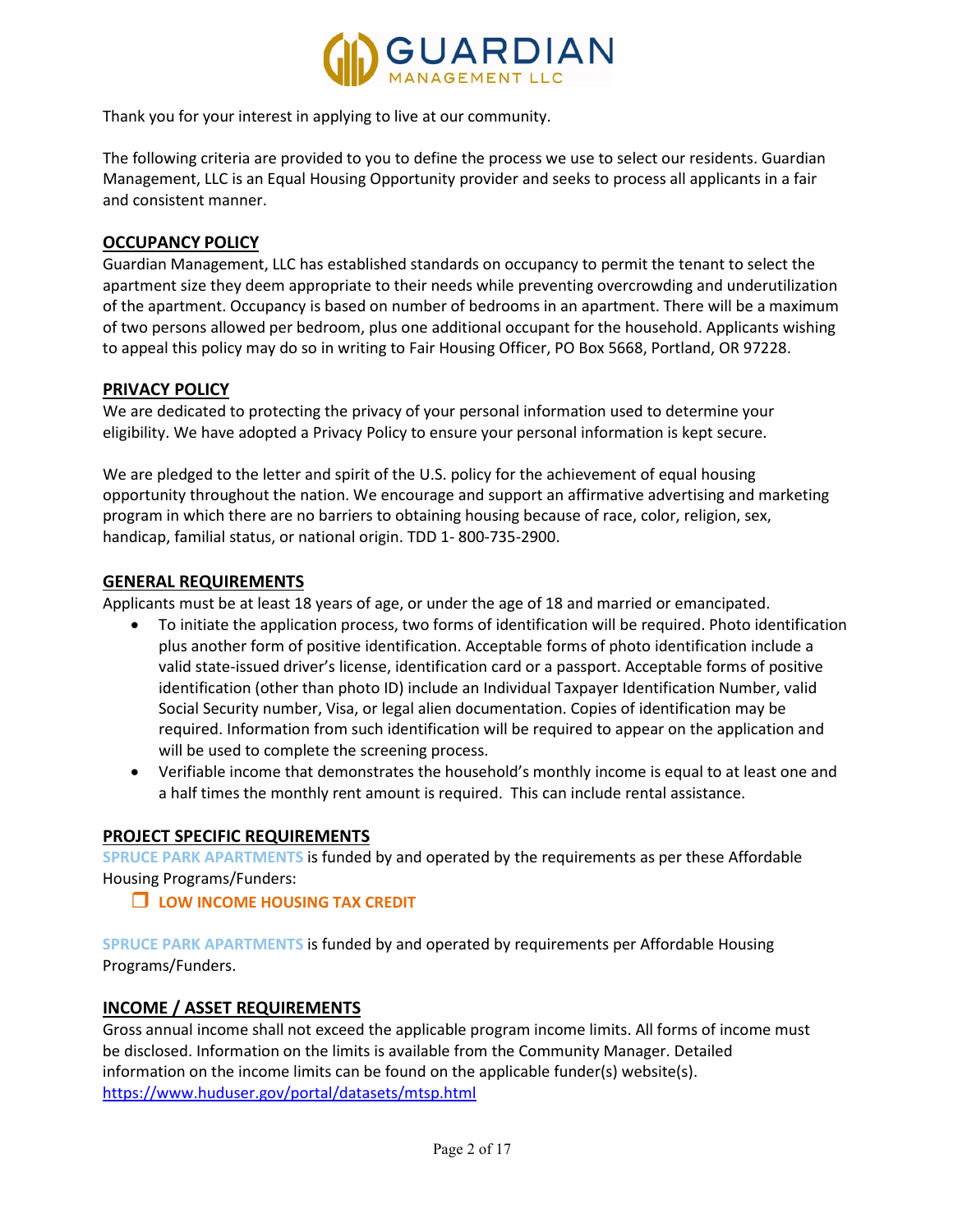

All forms of income and assets are required to be directly 3rd party verified. Contact information must be supplied by the applicant/resident for management to accomplish this requirement. Other documentation may be requested or required to prove eligibility. Individual verification forms will be signed. Applicant has the right to not sign verification forms if either the requesting organization and/or the organization supplying the information is left blank. All forms of income must be disclosed. Gross annual income shall not exceed the applicable program income limits.

# **STUDENT REQUIREMENT**

#### **Low Income Housing Tax Credit (LIHTC) Student Requirements**

Units comprised of full-time students (no one of whom is entitled to file a joint return) do not qualify as low-income units.

However, there are exceptions:

- A student receiving assistance under Title IV of the Social Security Act (TANF).
- A student who was previously under the care and placement responsibility of the State agency responsible for administering a plan under part B or part E of title IV of the Social Security Act (State Foster Care).
- A student enrolled in a job training program receiving assistance under theJob Training Partnership Act or Workforce Investment Act or under other similar Federal, State, or local laws.
- Entirely by full-time students if such students are:
	- $\circ$  Single parents and their children and such parents are not dependents (as defined in IRC §152, determined without regard to subsections  $(b)(1),(b)(2)$ , and  $(d)(1)(B)$  thereof) of another individual and such children are not dependents (as so defined) of another individual other than a parent of such children,
	- o Married and file a joint return.

In the case of a single parent with children, the legislative history explains that none of the tenants (parent or children) can be a dependent of a third party.

# **RENTAL HISTORY & CREDIT REQUIREMENTS**

Home ownership will be verified through the county tax assessor's office. Mortgage payments must be current to reflect positive rental history. Home ownership negotiated through a land sales contract must be verified through the contract holder.

Eviction history in the last 4 years, and/or Eviction history for the past 3 years from federally assisted housing for drug related criminal activity will result in a denial.

• That an applicant is or is perceived to be or has been or has been perceived to be, a victim of domestic violence, dating violence, stalking, sexual assault, or has a prior eviction on his/her record due to being the victim of domestic violence is not an appropriate basis for denial of tenancy. Landlord may request that an individual certify that the individual is a victim of domestic violence, dating violence, sexual assault, or stalking, and that the incident or incidents in question are bona fide incidents of such actual or threatened abuse. The individual shall provide a copy of such certification within 14 days after an owner, Community Manager, public housing agency, or assisted housing provider requests such certification. An individual may satisfy the certification requirement by providing the requesting owner, Community Manager, public housing agency, or assisted housing provider with documentation signed by an employee, agent, or volunteer of a victim service provider, an attorney, a member of the clergy, a medical professional, or any other professional, from whom the victim has sought assistance in addressing domestic violence, dating violence, sexual assault, or stalking or the effects of the abuse.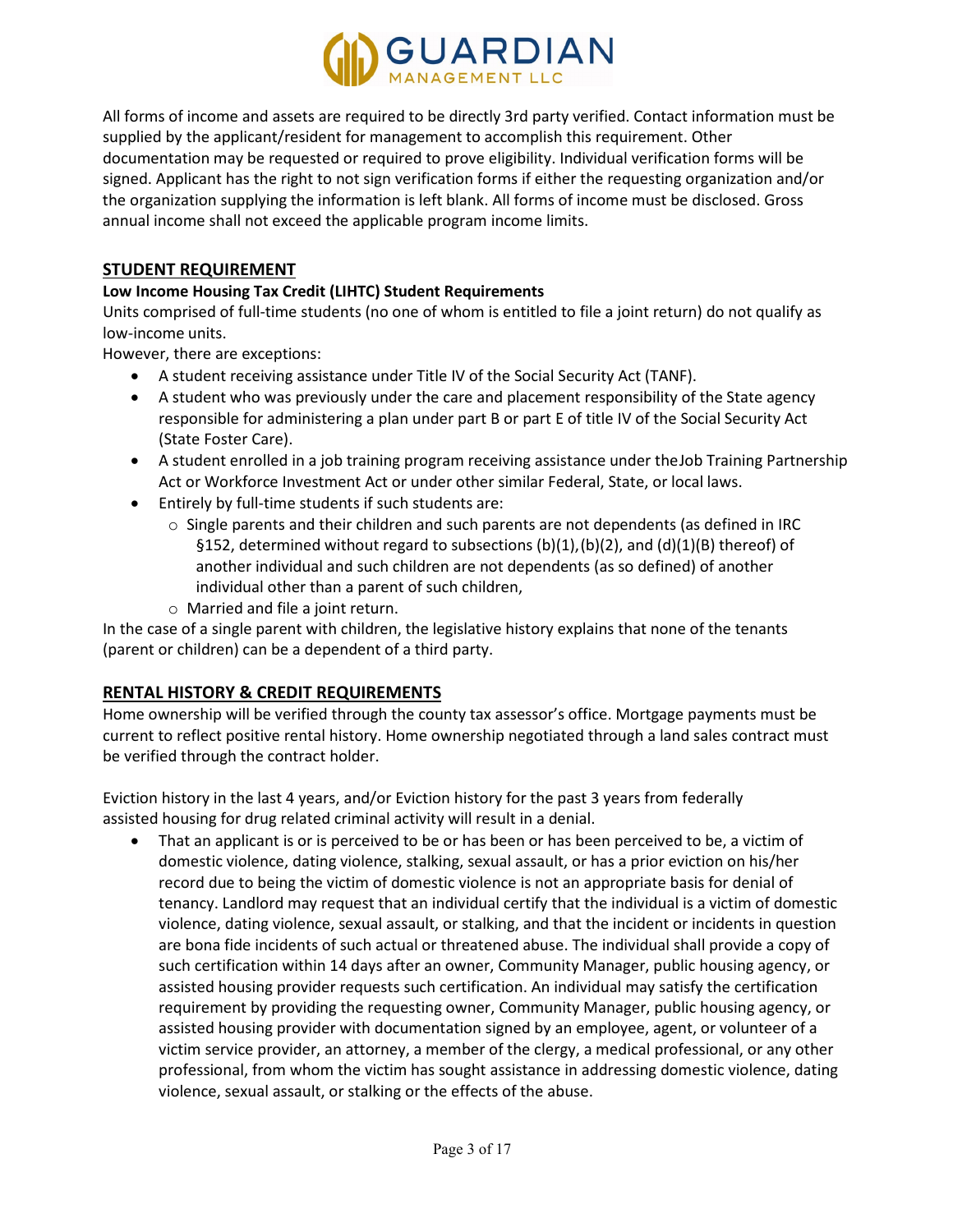

• All information provided to an owner, Community Manager, public housing agency, or assisted housing provider, including the fact that an individual is a victim of domestic violence, dating violence, sexual assault, or stalking, shall be retained in the strictest confidence by such owner, Community Manager, public housing agency, or assisted housing provider, and shall neither be entered into any shared database, nor provided to any related entity, except to the extent that disclosure is requested or consented to by the individual in writing or otherwise required by applicable law.

A credit report will be obtained. When evaluating your credit report the following will be considered:

- Bill payment history
- Number and type of accounts that you have
- Late payments
- Collection actions
- Outstanding debt
- Age of your accounts

The rental scoring system will compare your application to Screeners database, and by evaluating those statistics and real data in accordance with pre-established criteria set by Management, Screeners will recommend one of the following:

- **Accepted** the applicant with the standard deposits and fees.
- **Accepted with Conditions** Depending on the community's policy, the applicant may be given the option to pay an additional security deposit or provide a co-signer as outlined below.
- **Denied**  the application will not be accepted. This applicant will be provided with the contact information for the consumer reporting agencies that provide the consumer information if the denial was based on such information.

#### **CO-SIGNER OPTION**

If Screeners recommends "Accepted with Conditions", a co-signer (a person guarantees the applicant's performance) may be considered. In this instance, the original applicant's application will be re-submitted along with the co-signer's application. Applications for co-signers processed through Screeners are also scored, but are typically help to a more stringent, pre-established financial screening standard because cosigners must be financially able to make the payments for this residence, as well as their own place of residence.

# **CRIMINAL CONVICTION CRITERIA**

Upon receipt of the Rental Application, Owner/Agent will conduct a search of public records to determine whether applicant or any proposed resident or occupant has a "Conviction" (which means: a conviction; a guilty plea; or no contest plea), for any of the following crimes as provided: drug-related crime; person crime; sex offense; crime involving financial fraud, including identity theft and forgery; or any other crime if the conduct for which applicant was convicted is of a nature that would adversely affect property of the landlord or a tenant or the health, safety or right of peaceful enjoyment of the premises of residents, the landlord or the landlord's agent. Owner/Agent will not consider a previous arrest that did not result in a conviction or expunged records.

If applicant, or any proposed occupant, has a conviction in their past which would disqualify them under these criteria, and desires to submit additional information to Owner/Agent along with the application so Owner/Agent can engage in an individualized assessment (described below) upon receipt of the results of the public records search and prior to a denial, applicant should do so. Otherwise, applicant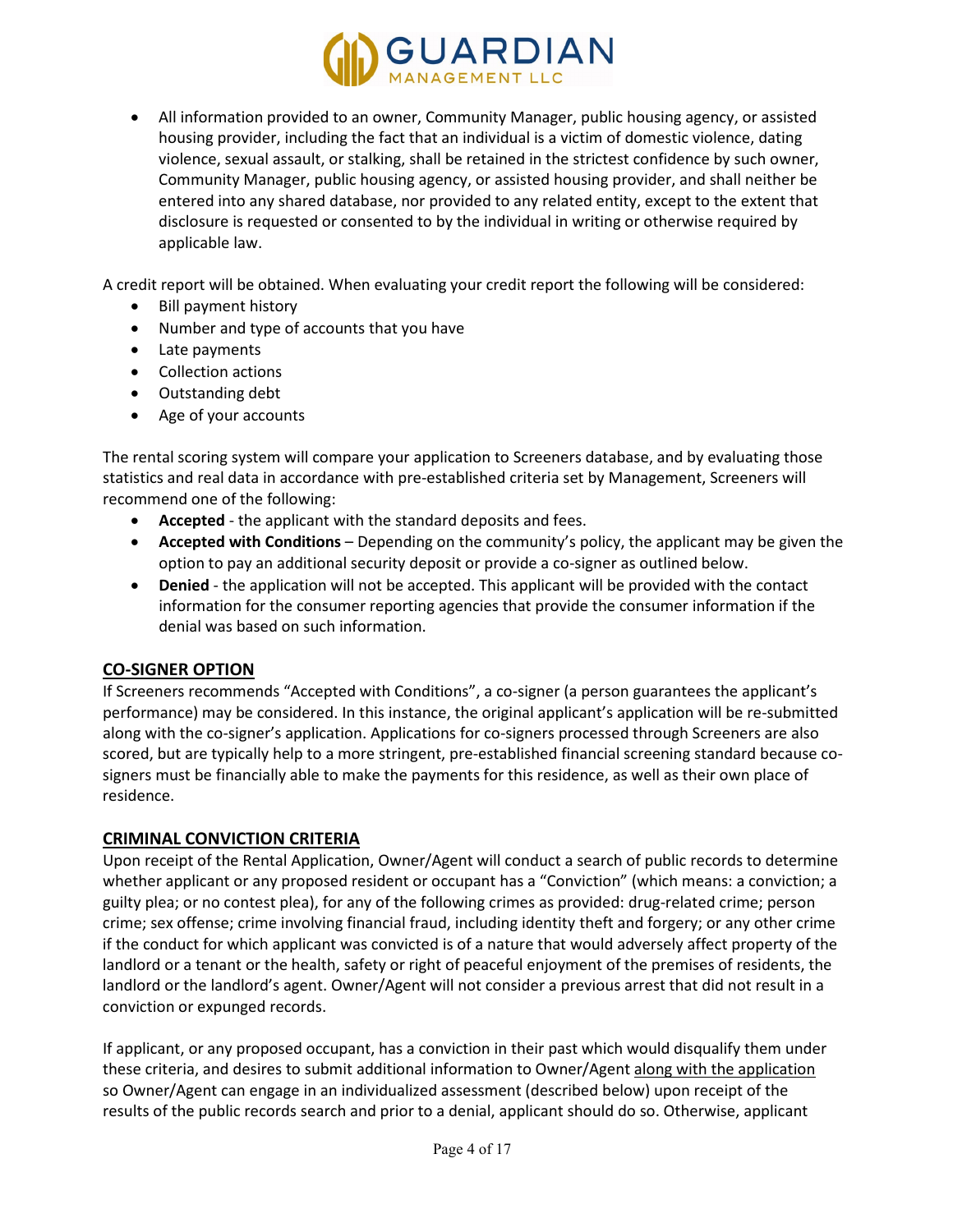

may request the review process after denial as set forth below, however, see item (c) under "Criminal Conviction Review Process" below regarding holding the unit.

A single conviction for any of the following, subject to the results of any review process, shall be grounds for denial of the Rental Application.

- Felonies involving murder, manslaughter, arson, rape, kidnapping, child sex crimes, or manufacturing or distribution of a controlled substance.
- Felonies not listed above involving: drug-related crime; person crime; sex offense; crime involving financial fraud, including identity theft and forgery; or any other crime if the conduct for which applicant was convicted or is charged is of a nature that would adversely affect property of the landlord or a tenant or the health, safety or right of peaceful enjoyment of the premises of the residents, the landlord or the landlord's agent, where the date of disposition has occurred in the last 7 years.
- Misdemeanors involving drug related crimes, person crimes, sex offenses, domestic violence, violation of a restraining order, stalking, weapons, criminal impersonation, possession of burglary tools, financial fraud crimes, where the date of disposition has occurred in the last 5 years.
- Misdemeanors not listed above involving theft, criminal trespass, criminal mischief, property crimes or any other crime if the conduct for which applicant was convicted or is charged is of a nature that would adversely affect property of the landlord or a tenant or the health, safety or right of peaceful enjoyment of the premises of the residents, the landlord or the landlord's agent, where the date of disposition has occurred in the last 3 years.
- Conviction of any crime that requires lifetime registration as a sex offender will result in denial.

# **Criminal Conviction Review Process**

Owner/Agent will engage in an individualized assessment of the applicant's, or other proposed occupant's, convictions if:

- 1. Applicant has submitted supporting documentation prior to the public records search; or
- 2. Applicant is denied based on failure to satisfy these criminal criteria and has submitted a written request along with supporting documentation. Supporting documentation MUST include:
	- a) Statement from the applicant;
	- b) Statement from one of the following:
		- Letter from parole or probation officer; or
		- Letter from caseworker, therapist, counselor; or
		- Certifications of various treatments/rehab programs

Owner/Agent will:

- 1. Consider relevant individualized evidence of mitigating factors, which may include: the facts or circumstances surrounding the criminal conduct; the age of the convicted person at the time of the conduct; time since the criminal conduct; time since release from incarceration or completion of parole; evidence that the individual has maintained a good tenant history before and/or after the conviction or conduct; and evidence of rehabilitation efforts. Owner/Agent may request additional information and may consider whether there have been multiple Convictions as part of this process.
- 2. Notify applicant of the results of Owner/Agent's review within a reasonable time after receipt of all required information.
- 3. Hold the unit for which the application was received for a reasonable time under all the circumstances to complete the review unless prior to receipt of applicant's written request (if made after denial) the unit was committed to another applicant.

# **VIOLENCE AGAINST WOMAN ACT (VAWA) PROTECTIONS**

Page 5 of 17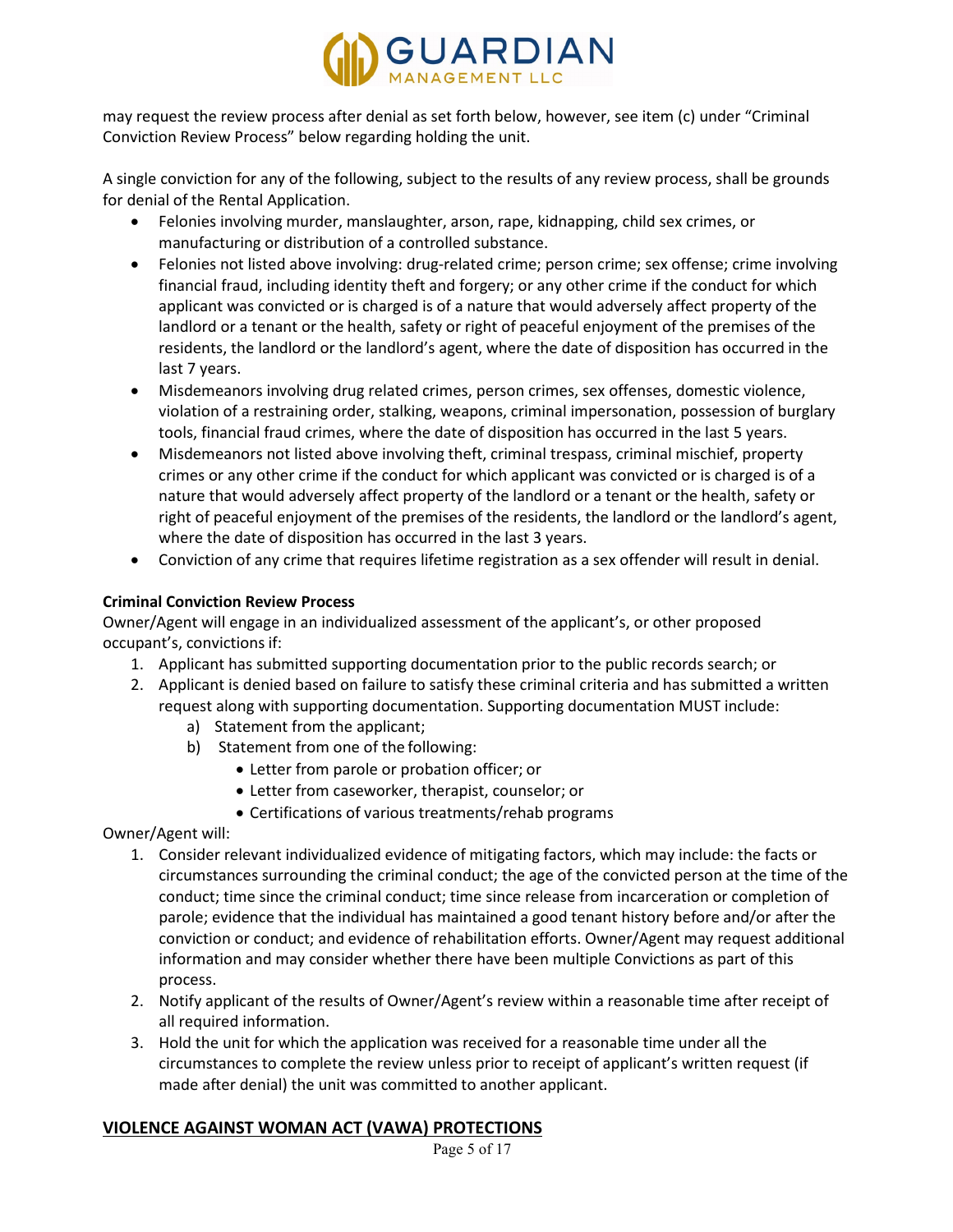

- An applicant's or program participant's status as a victim of domestic violence, dating violence, sexual assault or stalking is not a basis for denial of rental assistance or for denial of admission, if the applicant otherwise qualifies for assistance or admission.
- An incident or incidents of actual or threatened domestic violence, dating violence, sexual assault or stalking will not be construed as serious or repeated violations of the lease or other "good cause" for terminating the assistance, tenancy, or occupancy rights of a victim of abuse.
- Criminal activity directly related to domestic violence, dating violence, sexual assault or stalking, engaged in by a member of a tenant's household or any guest or other person under the tenant's control, shall not be cause for termination of assistance, tenancy, or occupancy rights of the victim of the criminal acts.
- Assistance may be terminated or a lease "bifurcated" in order to remove an offending household member from the home. Whether or not the individual is a signatory to the lease and lawful tenant, if he/she engages in a criminal act of physical violence against family members or others, he/she stands to be evicted, removed, or have his/her occupancy rights terminated. This action is taken while allowing the victim, who is a tenant or a lawful occupant, to remain.
- The provisions protecting victims of domestic violence, dating violence, sexual assault or stalking engaged in by a member of the household, may not be construed to limit the O/A, when notified, from honoring various court orders issued to either protect the victim or address the distribution of property in case a family breaks up.
- The authority to evict or terminate assistance is not limited with respect to a victim that commits unrelated criminal activity. Furthermore, if an O/A can show an actual and imminent threat to other tenants or those employed at or providing service to **SPRUCE PARK APARTMENTS** if an unlawful tenant's residency is not terminated, then evicting a victim is an option, the VAWA notwithstanding. Ultimately, O/As may not subject victims to more demanding standards than other tenants.
- The VAWA protections shall not supersede any provision of any federal, state, or local law that provides greater protection for victims of domestic violence, dating violence or stalking. The laws offering greater protection are applied in instances of domestic violence, dating violence, or stalking.

# **DISABLED ACCESSIBILITY**

- Guardian Management LLC complies with section 504 of the Rehabilitation Act, the Fair Housing Act, and Title VI of the Civil Rights Act of 1964 and will not discriminate in any program or activity receiving federal financial assistance from HUD.
- Guardian Management LLC is committed to making the apartment community readily accessible to and usable by individuals with handicaps. Guardian Management LLC will consider any request by or on behalf of a disabled resident or applicant for: a) a reasonable accommodation relating to a change in its rules and/or policies; or b) a reasonable modification relating to alterations of the common areas or an individual unit. Any such request should be made in writing to the Portfolio Manager/Section 504 Coordinator located at Guardian Management LLC, PO Box 5668, Portland, OR 97228-5668. If it is not possible to make the request in writing, Guardian Management LLC will assist the person making the request provide the necessary information.
- In most instances, Guardian Management LLC will allow a disabled person to have an assistance animal which is related to and necessary for the disabled person to enjoy the benefits of the housing, and lawful and reasonable to have in a multifamily housing setting A particular assistance animal may be rejected if:
	- o the animal poses a direct threat to the health or safety of others that cannot be reduced or eliminated by a reasonableaccommodation;
	- o the animal would cause substantial physical damage to the property of others;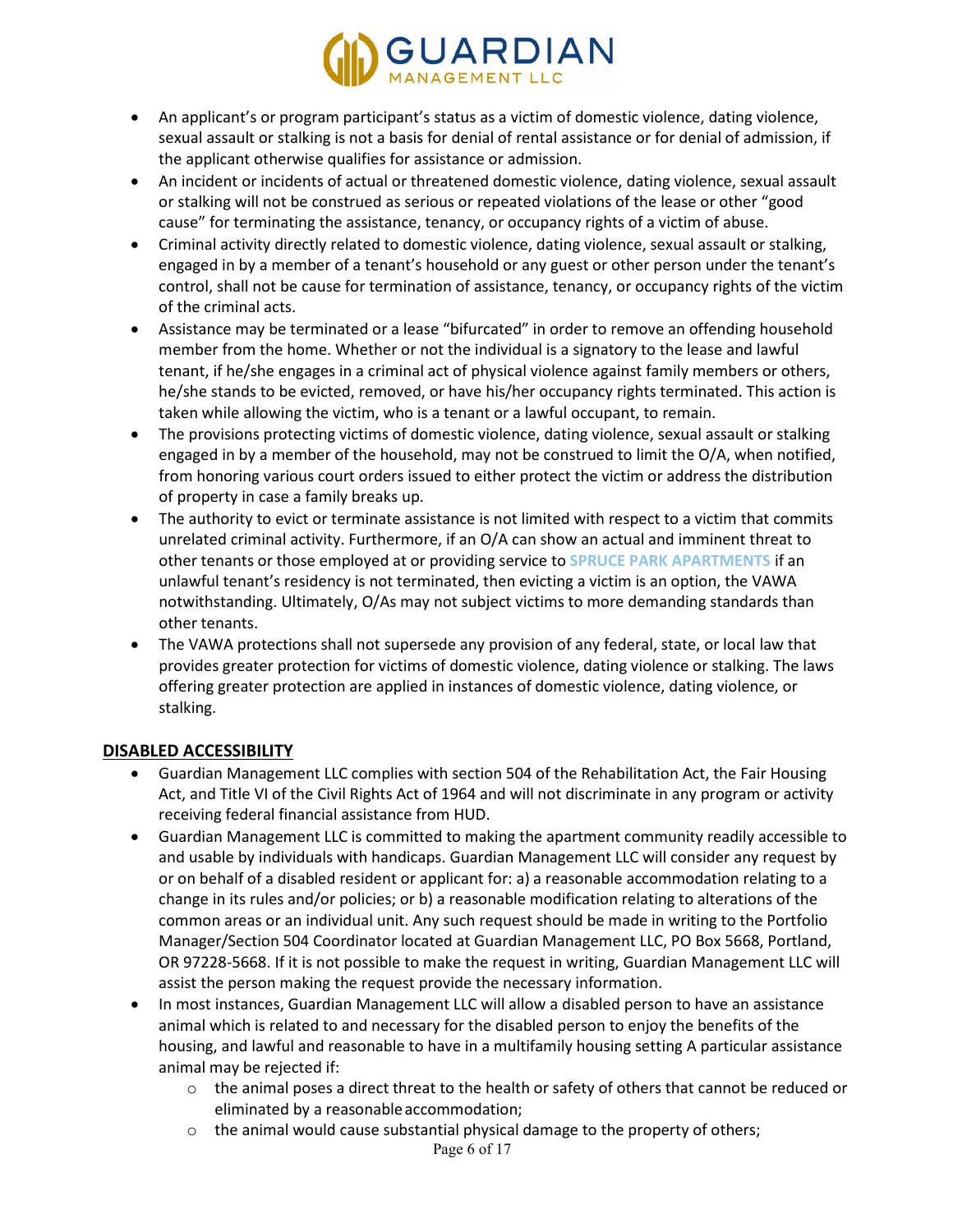

- $\circ$  the presence of the animal would pose an undue financial and administrative burden to the apartment community owner or Guardian Management LLC; or
- $\circ$  the presence of the assistance animal would fundamentally alter the nature of the services provided by the apartment community owner or Guardian Management LLC. No fees or additional security deposit will be imposed as a condition of allowing an assistance animal.
- If a request for a reasonable accommodation or reasonable modification is granted, the cost to perform the modification will be paid by the resident. If the project receives Federal assistance through HOME, the approved modification may be paid for out of project funds unless it creates an undue administrative or financial burden.

# **SECTION 504 OF THE REHABILITATION ACT OF 1973, THE FAIR HOUSING ACT AMENDMENTS OF 1988 \*\*AND TITLE VI OF THE CIVIL RIGHTS ACT OF 1964\*\* AND HUD NOTICE 16-137**

- Guardian Management, LLC complies with Section 504 of the Rehabilitation Act of 1973 which prohibits discrimination on the basis of disability in any program or activity receiving federal financial assistance from HUD.
- Guardian Management, LLC complies with The Fair Housing Act which prohibits discrimination in housing and housing related transactions based on race, color, religion, sex, national origin, disability, and familial status. It applies to housing, regardless of the presence of federal financial assistance.
- Guardian Management, LLC complies with Title VI of the Civil Rights Act of 1964 which prohibits discrimination on the basis of race, color or national origin in any program or activity receiving federal financial assistance from HUD.
- Guardian Management, LLC complies with HUD Notice 16-137, The Final Rule Providing Equal Access to Housing in HUD Programs regardless of Sexual Orientation or Gender Identity to ensure that housing is open to all eligible individuals and families regardless of actual or perceived sexual orientation, gender identity or marital status.
- Guardian Management, LLC complies with all other federal, state, or local law related to Fair Housing.

# **PREFERENCES & PRIORITIES**

It is the policy of **SPRUCE PARK APARTMENTS** that a preference does not guarantee admission. Every applicant must still meet the property's Tenant Selection Standards for acceptance as a resident. Current residents on the waitlist shall have priority consideration over outside applicants if under/over housed, require a transfer due to domestic violence or have made a request for a reasonable accommodation.

Households who apply that have been displaced by government action, or a declared presidential emergency with appropriate documentation will take priority over other outside applicants.

# **Preferences applicable to SPRUCE PARK APARTMENTS:**

# **Preference for Accessible or Adaptable Units**

For units accessible to or adaptable for persons with mobility, visual or hearing impairments, households containing at least one person with such impairment will have priority (as applicable for a unit's features).

NOTE: Current residents requiring accessible/adaptable units shall be given priority over applicants requiring the same type of unit. Where no such applicants or current residents are waiting, management reserves the right to hold such units available while outreach efforts are in process to obtain applicants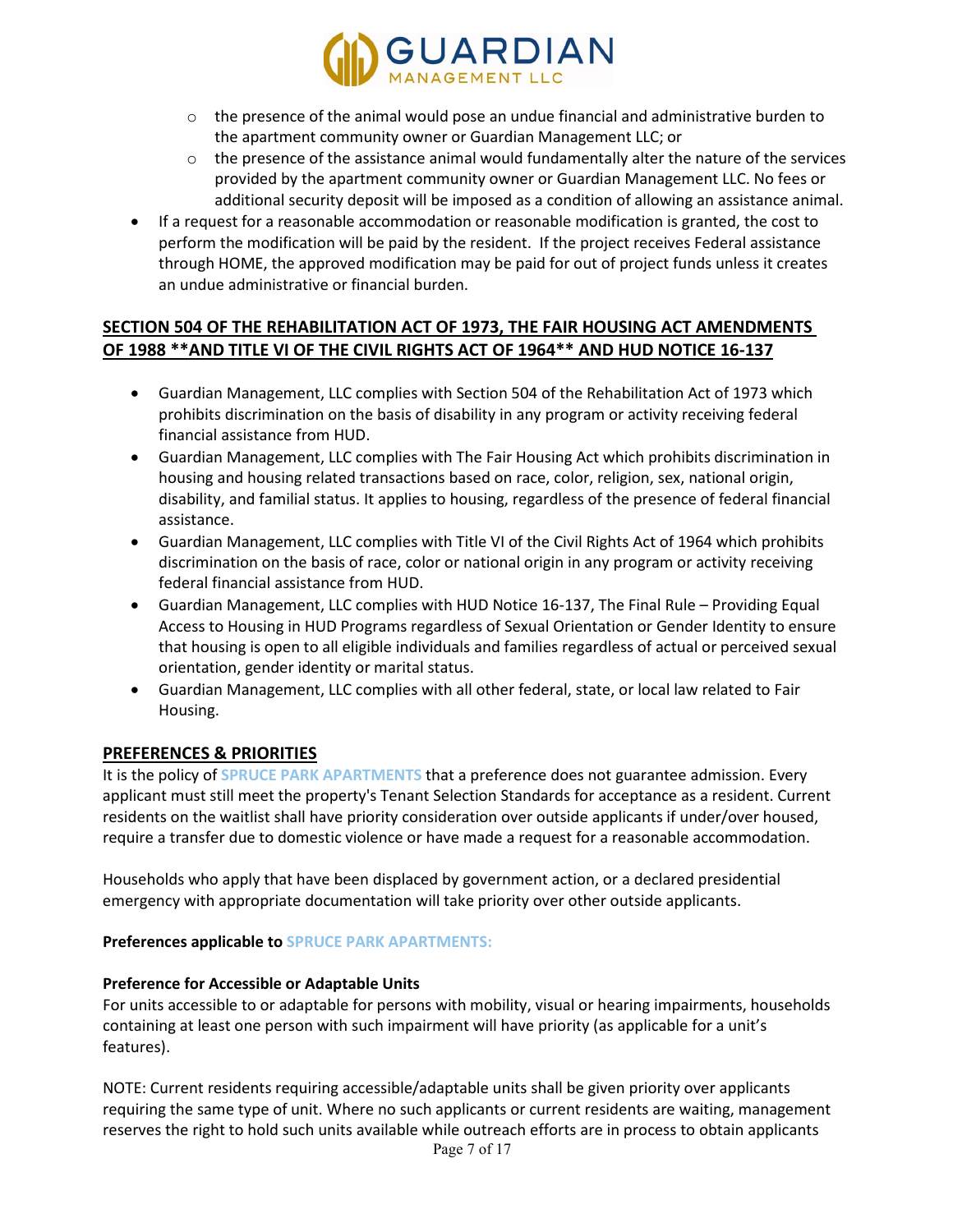

with need for such units. Where non-disabled persons are moved into units designed to meet special needs, they shall do so only after signing an addendum to move to a unit with no such design features should an applicant or current household require an accessible unit of the sametype.

#### **Preference for Victims of Domestic Violence**

An applicant declaring themselves a victim of domestic violence, dating violence, sexual assault, or stalking and is deemed eligible by Guardian Management, LLC policies, and will receive waiting list preference.

**As a result of the above listed priorities and preferences, applicants may be skipped over. Applicants that are skipped over will remain on the waitlist and will retain their placement in line once another apartment becomes available.**

# **PET POLICY** ✔**If checked, property has a no pet policy.**

## **APPLICATION PROCESS**

Our staff is prepared to assist any applicant who requires assistance completing any of the application forms. This assistance might include answering questions about how to complete the application, helping applicants who might have literacy, vision, hearing, mobility, or language difficulties and, in general, making it possible for interested parties to apply for housing.

If the assistance requested is "unreasonable", the interviewer must inform their supervisor. An assessment must be made to identify and provide reasonable accommodation.

Management may make and document exceptions to the procedures described herein to consider circumstances beyond the applicant's control, for example, medical situations.

#### **Waitlist Application Process**

Waitlist Application and property information forms are to be offered to all applicants requesting an application. Applications are accepted at the apartment community's rental office via any of the methods listed below:

- Submitted electronically via **spruceparkapts.com**
- Mail to **650 SE 162nd Ave., Portland, OR 97233**
- Fax to **(503) 253-1679**
- Email to **sprucepark@gres.com**

However, if the waitlist is closed, applications are not provided. If the waitlist is open, then an application is provided.

Specific determinations regarding accepting or rejecting applicants may not be made without a Waitlist Application; however, we will answer any questions concerning program and eligibility requirements.

#### **Procedure Governing Receipt of Applications**

The Waitlist Application constitutes the basic record of each household applying for admission. Each applicant, therefore, will be required to:

- Supply information as called for on the form, and
- Sign the application and certification attesting to the accuracy ofthe information provided.

Each application shall reflect the date and time received. The date and time on the application must be shown on the waitlist. The application and all other materials relating to the applicant's eligibility are to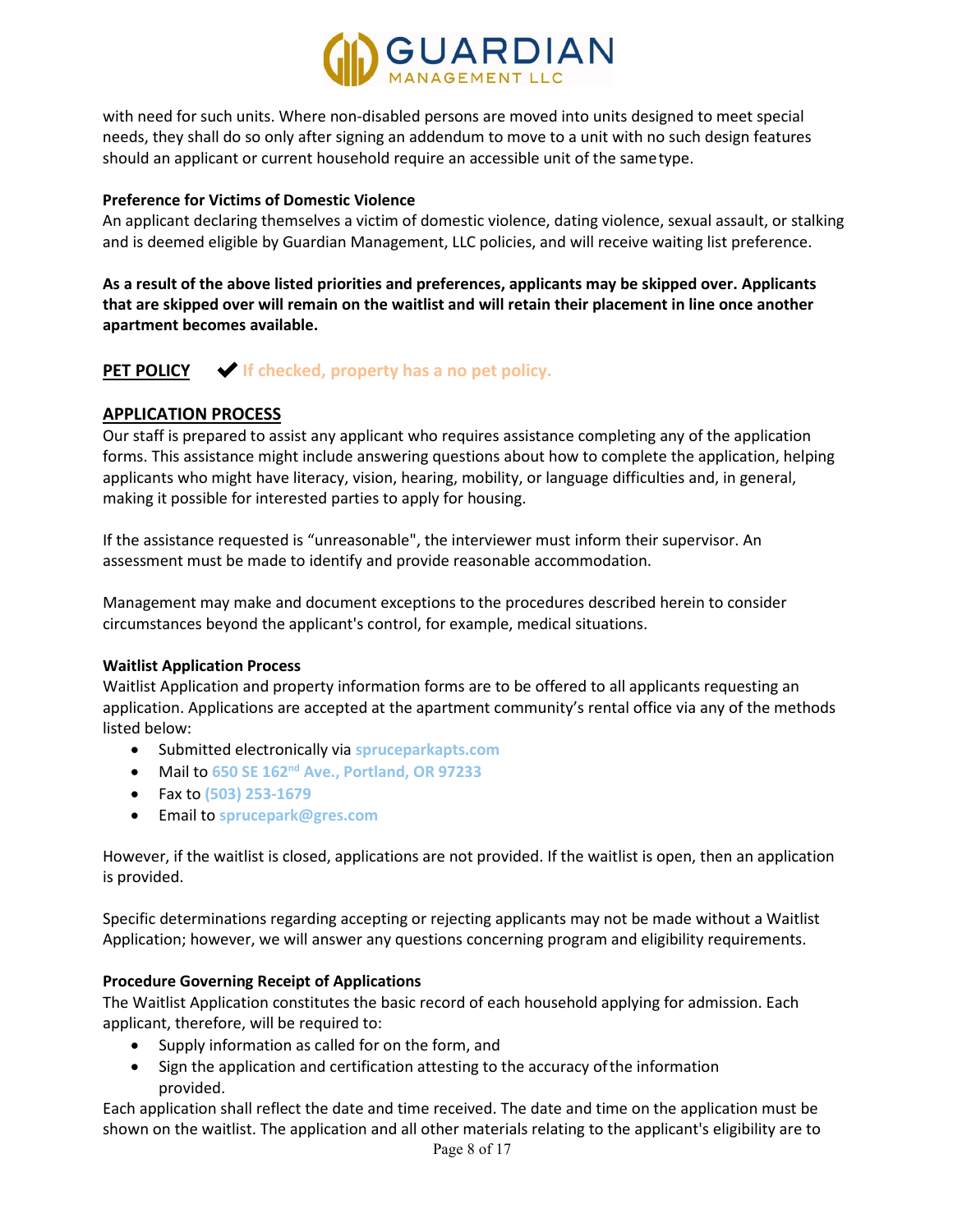

be maintained in a separate file for each active applicant. Whenever information is received from an applicant it must show the date and time received by the property.

#### **Accepting Applications**

Waitlist Applications are to be accepted from all "apparently eligible" applicants seeking admission to the property. "Apparently eligible" means, based on stated information and applicant certification (prior to verification) the applicant may qualify to be placed on the waitlist.

- The Waitlist Application must be completed and signed by the head of household and all household members over 18 before an applicant can be placed on a waitlist.
- An applicant must always be placed on a waitlist and selected from a waitlist to be housed.
- A Rental Application must be completed and signed by the head of household and all household members over 18 before the applicants can be housed.

#### **Placing Applications on the Waitlist**

Waitlist Applications will be accepted and reviewed to determine whether the household can be placed on the waitlist. Applicants will be placed on the waitlist based on the applicant's certification of information on the Waitlist Application.

There are three primary considerations when assessing the information contained on the Waitlist Application:

- Does the household fall within the income limits and eligibility criteria for the property and program?
- Is there an apartment of the type and size that the household needs and requests?
- Is the Waitlist open?

If the answer to all three of these questions is "yes", the household application is placed on the waitlist in "Prospect" status.

If all the answers are "yes" except for the apartment type, and there is not a correct apartment type to meet the applicant's housing needs, then a determination must be made by the Community Manager whether the property/unit must be made accessible and/or if reasonable accommodation is warranted.

If the household does not fall within the income limits for the property and program, or there is not an apartment of the appropriate size, or the waitlist is closed, then:

- The application is rejected, and the reason written on the application
- The applicant is notified of the rejection with the Notice of Eligibility and they are advised that they may reapply if their circumstances change, or when the waitlist reopens, and
- There is no further review of the application.

An applicant must be advised of the rejection in writing and a copy of the written determination attached to the application. This may be done at the time the application is received or within five (5) days of receipt, by mail.

# **Notification of Unit Availability**

If you are contacted and notified by phone and/or receive a notice that you are getting close to the top of the waitlist, or are notified of an available unit, you will have ten (10) days to respond and complete a full application for each adult and complete the necessary paperwork to begin the screening and eligibility process. Applications must be received with wet signatures for processing.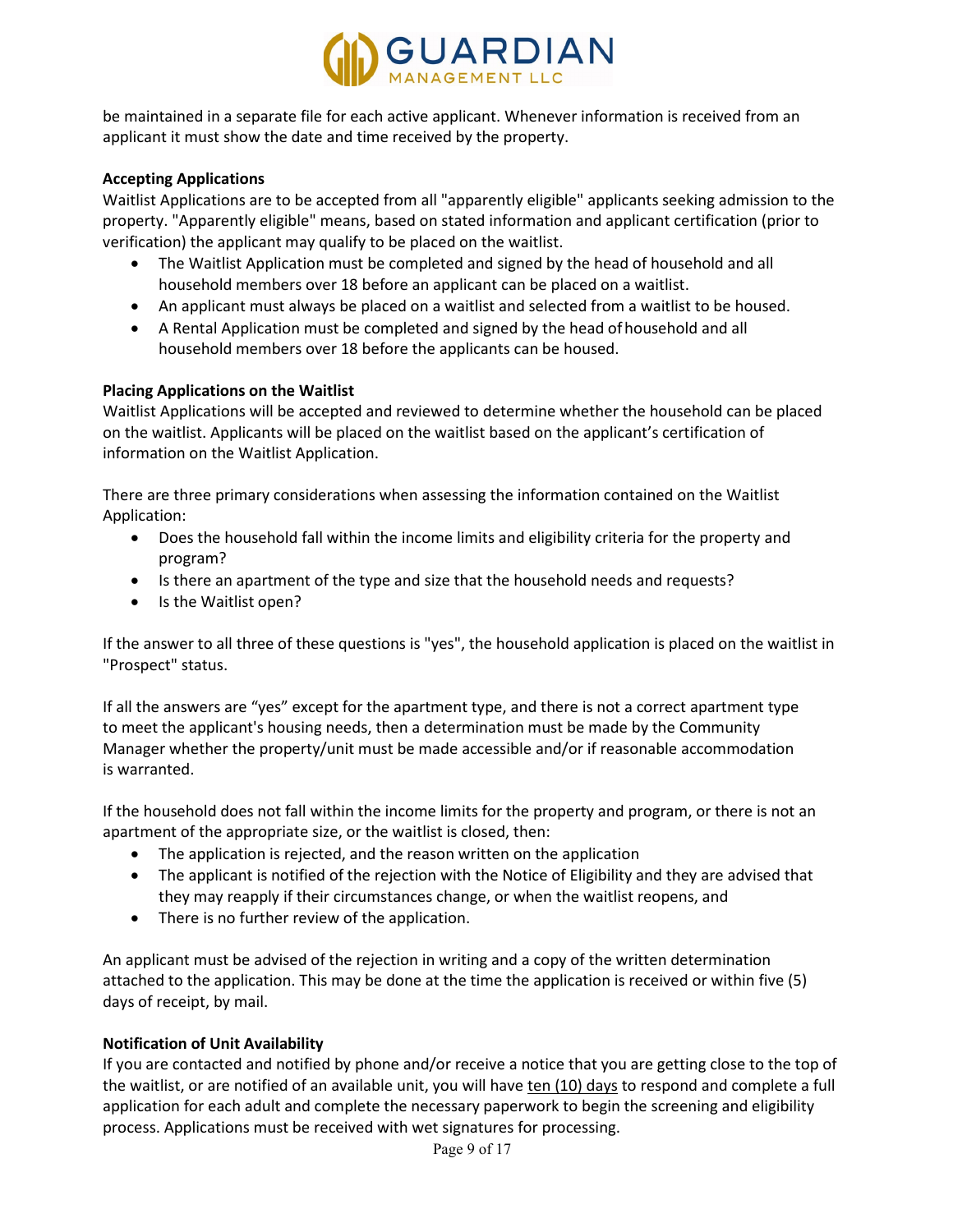

- 1. Once your application has been approved, you will have 7 days to execute the lease and other rental documents. If you do not execute the lease and other rental documents within 7 days, you will be considered to have rejected the offered unit and will be removed from the waitlist. The available unit will be offered to the next person on the waitlist.
- 2. If you choose not to accept the unit offered, you will be removed from the waitlist for that unit type. You may re-apply to be placed back on the waitlist if you are still interested.
	- a) Example: Your household is on the one & two-bedroom waitlists. You are contacted and offered a one-bedroom unit and refuse. Your household will be removed from the onebedroom waitlist, but the household will remain on the two-bedroom waitlist.
- 3. If you do not contact management within the required period, you will be removed from the waitlist. The available unit will be offered to the next person on the waitlist.

# **ADMINISTRATION OF THE WAITING LIST**

**SPRUCE PARK APARTMENTS** is required to maintain a waiting list of all eligible applicants. Applicants must be placed on the waiting list and selected from the waiting list even in situations where there are vacancies, and the applications are processed upon receipt. This procedure is necessary to assure the complete and accurate processing of all documentation for all applicants.

The waiting list is maintained in chronological order based on the date and time of receipt of the Pre- Application.

The list contains the following information for each applicant:

- Application Date and Time received
- Applicant Name
- Household Income
- Family Size
- Address
- Phone Number(s)
- Preference/Priority
- Unit Size and Type
- Notification Date(s)
- Response Date(s)
- Comments/Status
- Special Needs

Applicants may report changes to any of the information and retain their place on the waiting list based on the original date and time.

# **Closed Waiting List**

The waiting list is closed when the numbers of applications on hand are such that the Waitlist Application household would be unlikely to be offered a unit within one year.

The formula for determining the number of names that should be on the waiting list is multiply the average number of vacancies for the past three years times two. For example, a property had 10 vacancies in the one- bedroom apartments last year and 14 vacancies the year before, and 17 vacancies three years ago. The total is 41, divide by 3 and multiply times 2. The minimum number of names that should be maintained on the waiting list for the one-bedroom units is 27.

If based on the average turnover for one year, it appears that the waiting list will cause future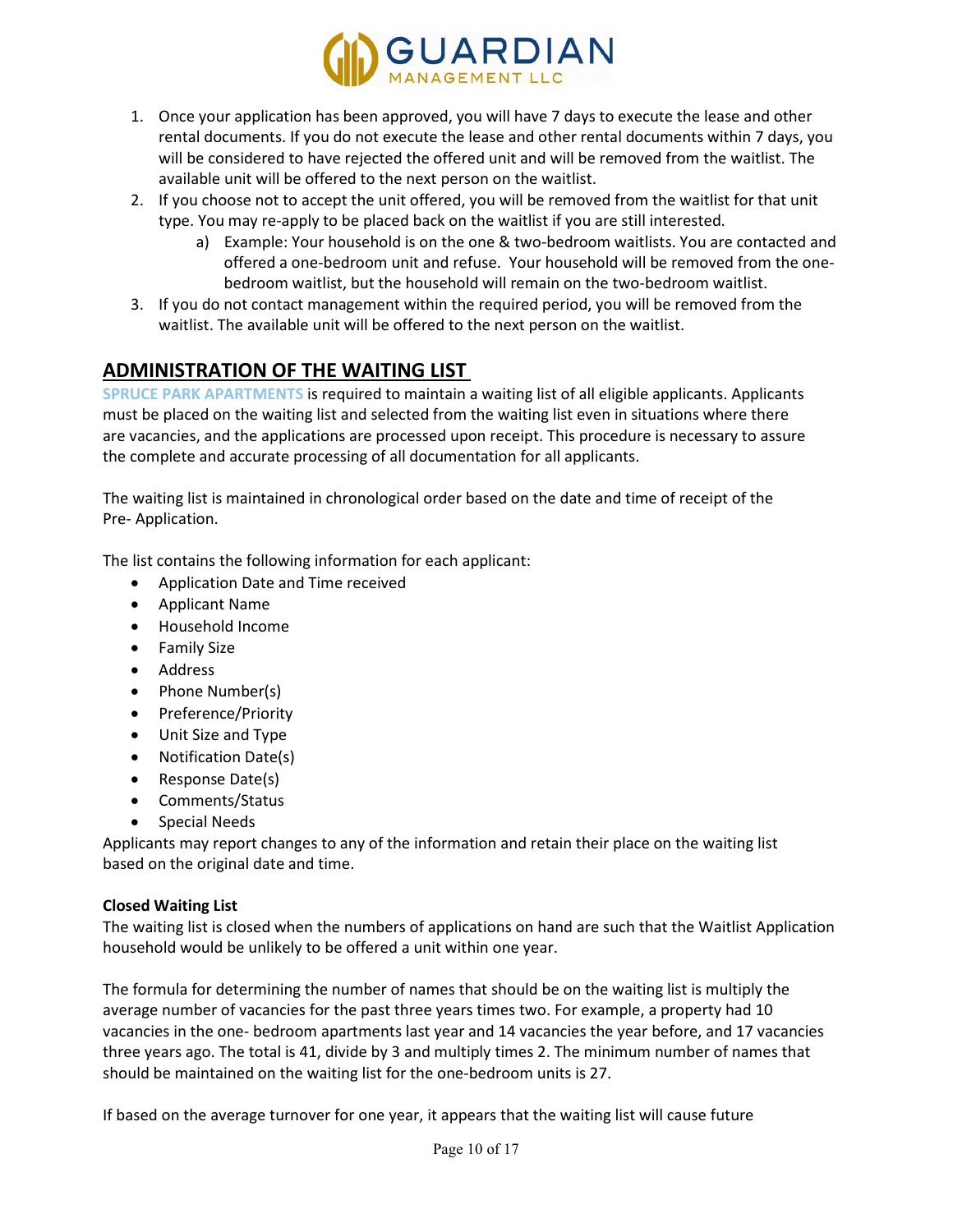

applicants to wait longer than one year, applications will no longer be accepted, and the waiting list will be closed.

When the waiting list is closed, a notice is posted in or near the rental office, and an ad in the local newspaper indicating:

- The date the list closed,
- Applications are not being accepted, and
- Reason for the closure

**SPRUCE PARK APARTMENTS** must not accept or maintain lists of potential applicant names when the waiting list is closed. Applicants inquiring about a unit when the list is closed must be advised that the list is closed, and they may apply when the list is reopened.

#### **Opening a Closed Waiting List**

To open a closed waiting list **SPRUCE PARK APARTMENTS** must follow the approved Affirmative Fair Housing Marketing Plan (AFHMP). The AFHMP must be reviewed periodically and in advance of opening a closed waiting list to assure that it is current.

Opening the waiting list and marketing vacant apartments in **SPRUCE PARK APARTMENTS** must provide an equal opportunity for households to participate in and benefit from the housing programs.

#### **Updating the Waiting List**

From time-to-time **SPRUCE PARK APARTMENTS** will have to update information on the waiting list. These changes must be reported in writing.

Such a need may occur when:

- The applicant notifies **SPRUCE PARK APARTMENTS** of a change, or
- The applicant's name is reached on the waiting list and the changes are identified when the Waitlist Application is updated.

If the applicant's income/household composition changes and the change results in a change in the applicant's status, the original application date is retained.

If the change in household circumstances is such that the applicant is no longer eligible to be on a waiting list, i.e., over the income limits:

- The application will be inactivated, and
- The applicant will be notified in writing of the inactive status.

#### **Purging the Waiting List**

The waiting list is purged based on applicant contact every six months or automatically by **SPRUCE PARK APARTMENTS**. It is critical that applicants are made to understand that they must continue to contact **SPRUCE PARK APARTMENTS** to remain active on the waiting list.

It is the responsibility of the applicant to notify **SPRUCE PARK APARTMENTS** at least every six months to remain active on the waiting list. The head of household or spouse/co- +applicant must contact **SPRUCE PARK APARTMENTS** in person, phone, email, and fax or by mail (unless some other reasonable accommodation is requested by applicants with verifiable disabilities).

At the time of such notification the applicant may update information or simply indicate that they are still interested in an apartment.

If an applicant does not contact **SPRUCE PARK APARTMENTS** during any six-month period, their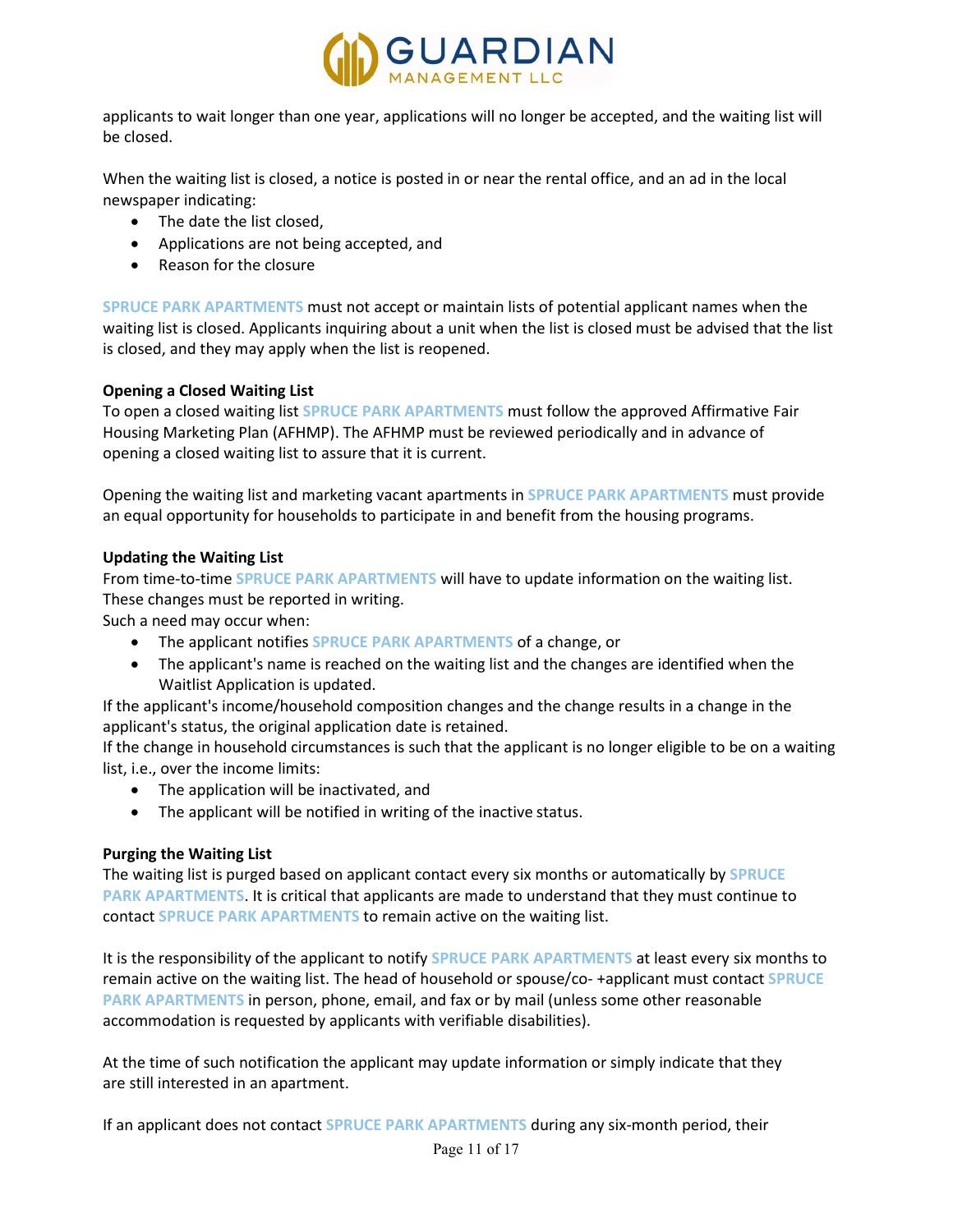

application will be inactivated. For this reason, it is important that applicants update their application, and the update must be clearly documented with the date, time, and applicant name.

It is also the applicant's responsibility to immediately notify **SPRUCE PARK APARTMENTS** whenever there is a change in the information provided on their Waitlist Application. The change may result in the need to place the applicant on a different waiting list.

The waiting list will be periodically purged by **SPRUCE PARK APARTMENTS** staff to determine if applicants on the active list are still interested in an apartment. When purging notices are sent out from **SPRUCE PARK APARTMENTS**, an applicant's failure to respond within the designated time frame may result in the application being removed from the active list and being placed in an inactive status.

#### **Changes in Waiting List Status**

An applicant's status may change as the result of changes in their income, household composition or other circumstances. Such a need may occur when the applicant notifies **SPRUCE PARK APARTMENTS** of the change or when the applicant's name is reached on the waiting list and the changes are identified when the Waitlist Application is updated.

If the applicant's circumstances change and the change requires a different waiting list status for the applicant, such change may not impact the date of the original application.

#### **Live-in Care Attendant/Aide**

A qualified care attendant/aide will be subject only to criminal background search. Credit and income verifications will not apply.

#### **REJECTION POLICY**

You have the right to dispute the accuracy of any information provided to the landlord by a screening service or credit reporting agency. If your application is denied due to unfavorable information received during the screening process you will be notified in writing. You have the right to respond to the owner/agent in writing or request a meeting within 14 days to dispute the rejection.

1. Contact the Community Manager where you applied to obtain a copy of your screening and the reason for denial. Your credit report can be provided either by Onsite or the screening company. The screening company that processed your application is Screeners, Inc. Their name and the reference number for your file will be printed on the acceptance or denial letter.

> Screeners, Inc. 6663 SW Beaverton Hillsdale Hwy Box 144 Portland, OR 97225-1403

- 2. Contact the credit reporting agency to identify who is reporting unfavorable information.
- 3. Correct any incorrect information through the credit reporting agent as per their policy.
- 4. Request the credit reporting agency submit a corrected credit check to the appropriate screening company.
- 5. Upon verbal request to dispute the denial and/or receipt of the corrected and satisfactory information, your application will be evaluated again for the next available apartment.

If you are a person with a disability and would like to request a waiver of the screening criteria, you may appeal the decision within 14 calendar days by sending a letter or requesting a meeting. In Portland, applicants will have 30 days to submit an appeal.

Guardian Management, LLC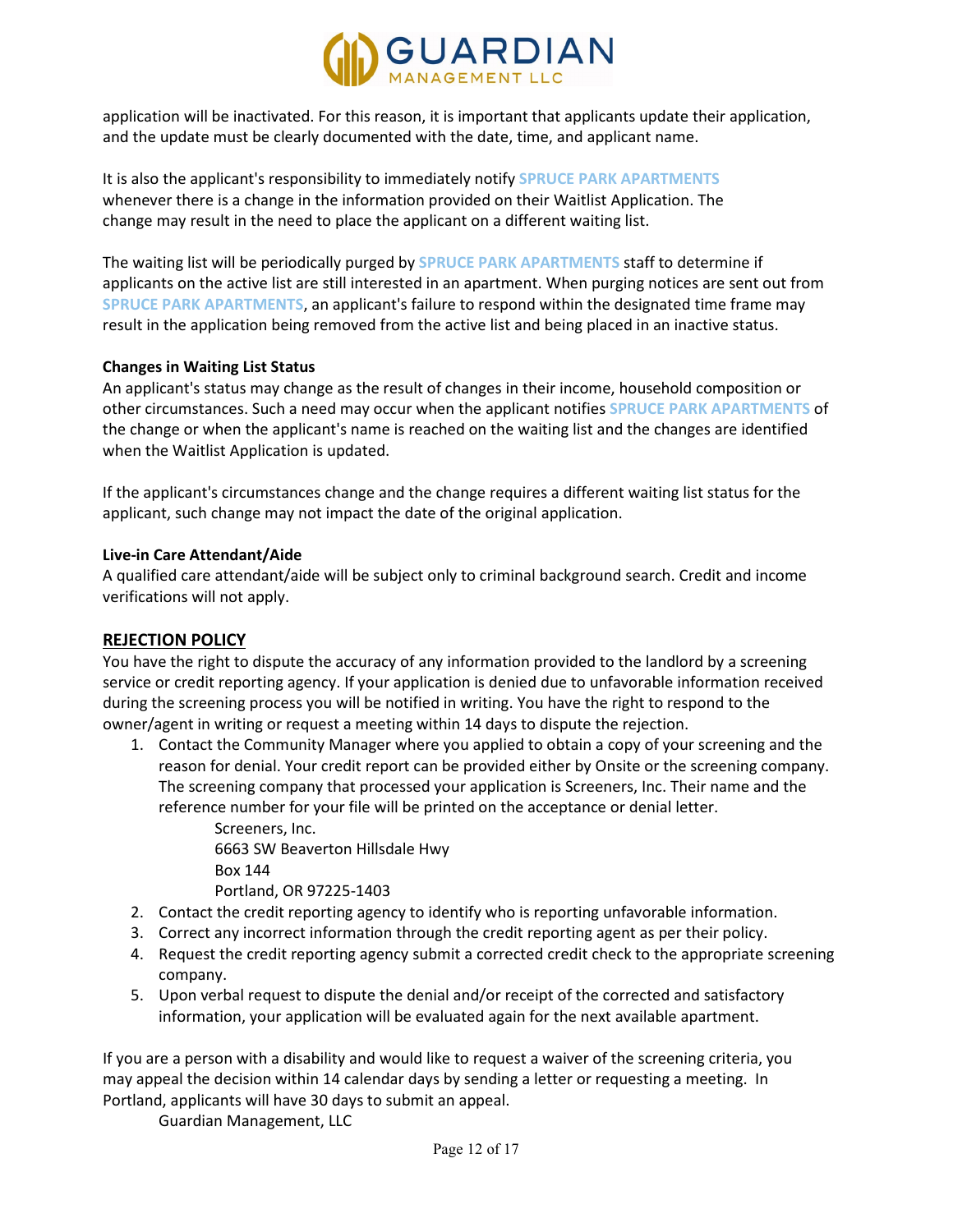

Equal Housing Opportunity Manager, P.O. Box 5668, Portland, OR 97228-5668 503-802-3600

In the letter explain the reasons you believe your application should be approved and request a review of your file. Please indicate in the letter which apartment community you have applied to. Within 5 working days of receipt, your application will be reviewed, and you will be notified of the outcome of the review. Persons with disabilities have the right to request reasonable accommodations to participate in the hearing process.

## **SECURITY DEPOSIT**

Security Deposits provide us with some financial protection when a tenant moves out of the unit and fails to fulfill his/her obligations under the lease.

To assist in returning as much of the deposit to the tenant, each tenant will receive a copy of charges that may be assessed upon move out at the time of move in.

#### **Security Deposits Collected from Tenant**

It is a requirement that we must collect the security deposit at the time of move in. The security deposit collected will be an amount up to, but no greater than, one month's total tenant payment.

#### **Security Deposits for Tenants Transferring to another Unit**

When a tenant transfers to a new unit, we will transfer the security deposit to the new unit. Any damages as a result of the move will be billed to the resident. Resident will have 30 days to pay.

#### **UNIT TRANSFER PROCESS**

Current residents shall have priority over the outside applicants when any of the following conditions exist:

- The household develops a need for an accessible unit (if available).
- A unit transfer is needed for medical reasons.
- The household has been determined as eligible for an emergency transfer in accordance with Guardian Management's VAWA Emergency Transfer Plan
- An accessible unit is occupied by a household that does not require the accessible features and there is an applicant or current household requiring the accessibility.

A current household that would like to transfer to a different unit size, but do not meet one of the criteria listed above will be placed on the waiting list by the date and time the request is received. These households will not have priority over outside applicants and will be selected from the waiting list based upon date and time application was received.

A current household may request a unit wherein only part of the household will move to the new unit and remaining members will continue to reside in the original unit. This is not considered a transfer but rather a new household is being created. In this case the new household will be placed on the waiting list according to the date and time received. The new household must meet all eligibility criteria in the same manner as outside applicants. These households will not have priority over outside applicants and will be selected from the waiting list based upon date and time application was received.

For any transfers to HOME units, and dependent on the LIHTC 86098b election per property, a new qualification certification may need to be processed to determine eligibility for the transfer.